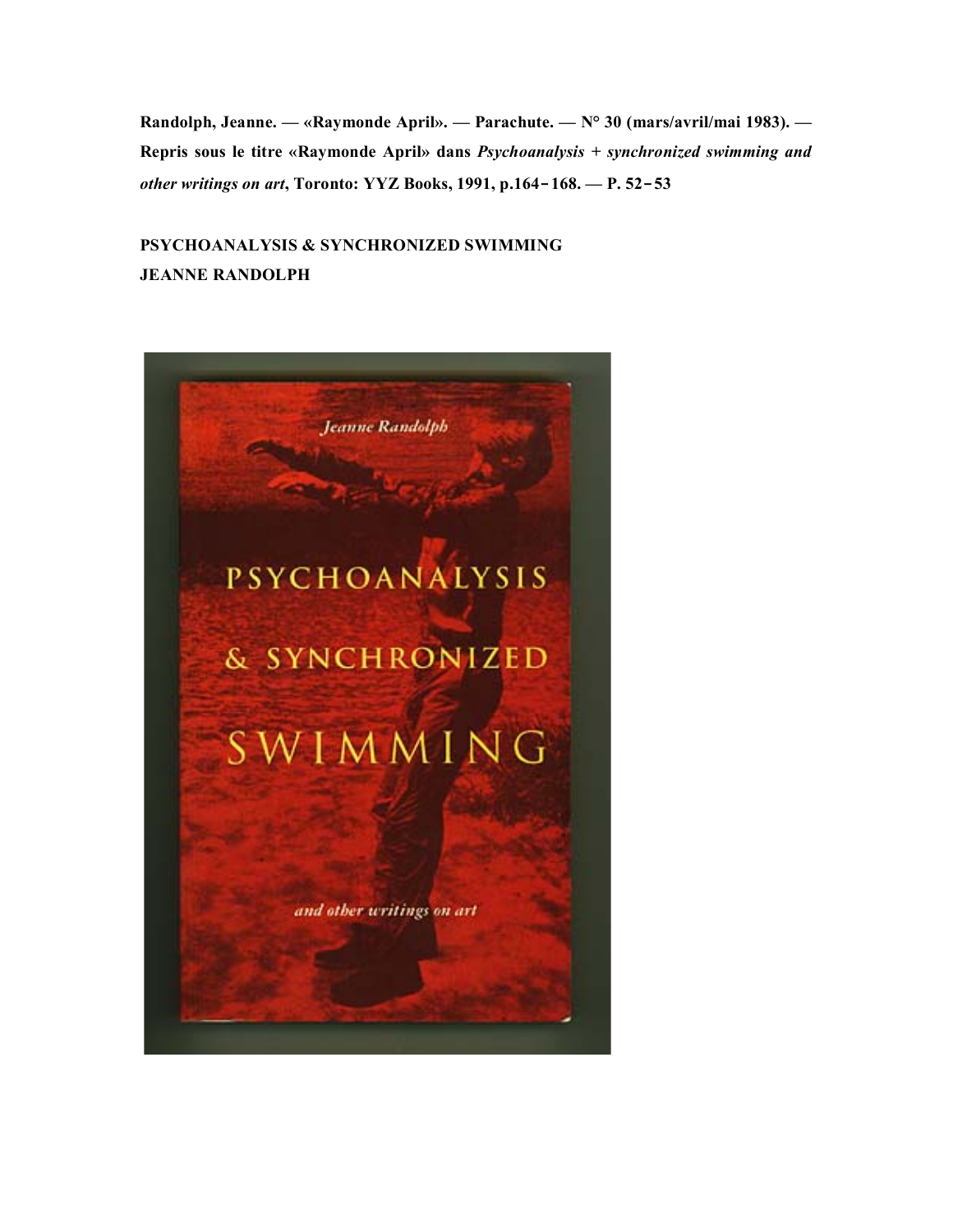

While writing the Raymonde April review in Homestead, Florida, I had quite a few floating phrase dreams. In front of sky, twilight would fall and words would be dreamed, such as "fig weeps Christian," "pink about pain," "a fair zinc wish" and "U-SHU-U-PUSH-U." This review always reminds me, as does the review of the 1982 exhibition of Rae Johnson's paintings at The Cameron House Tavern, and Stephen Cruise's work at the Isaacs Gallery in 1983, and Brian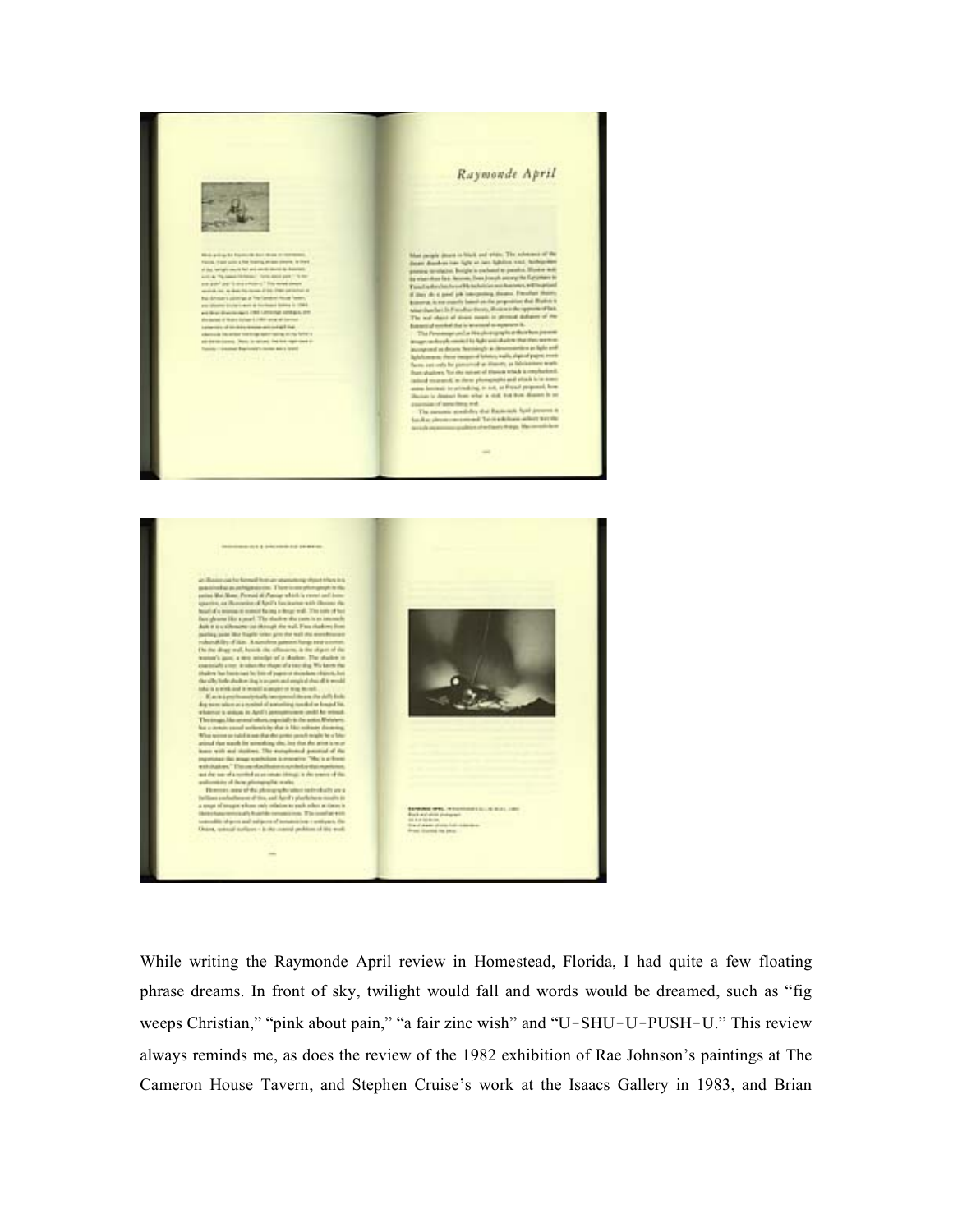Groombridge's 1986 Lethbridge catalogue, and the review of Robin Collyer's 1987 show at Carmen Lamanna's, of the briny breezes and sunlight that vitaminize December mornings spent typing on my father's old Smith‑Corona. Then, in January, the first night back in Toronto, I dreamed Raymonde's review was a lizard.

## RAYMONDE APRIL

Most people dream in black and white. The substance of the dream dissolves into light or into lightless void. Ambiguities promise revelation. Insight is enclosed in paradox. Illusion may be wiser than fact. Anyone, from Joseph among the Egyptians to Freud in the clutches of Helmholzian mechanistics, will be prized if they do a good job interpreting dreams. Freudian theory, however, is not exactly based on the proposition that illusion is wiser than fact. In Freudian theory, illusion is the opposite of fact. The real object of desire stands in physical defiance of the fantastical symbol that is invented to represent it.

The *Personnages au Lac bleu* photographs at their best present images so deeply eroded by light and shadow that they seem as incorporeal as dream. Seemingly as dimensionless as light and lightlessness, these images of fabrics, walls, slips of paper, even faces, can only be perceived as illusory, as fabrications made from shadows. Yet the nature of illusion which is emphasized, indeed treasured, in these photographs and which is in some sense intrinsic to artmaking, is not, as Freud proposed, how illusion is distinct from what is real, but how illusion is an extension of something real.

The romantic sensibility that Raymonde April presents is familiar, almost conventional. Yet in a delicate, solitary way she reveals mysterious qualities of ordinary things. She reveals how an illusion can be formed from an unassuming object when it is perceived as an ambiguous one. There is one photograph in the series *Moi*‑*Meme, Portrait de Paysage* which is sweet and introspective, an illustration of April's fascination with illusion: the head of a woman is turned facing a dingy wall. The side of her face gleams like a pearl. The shadow she casts is so intensely dark it is a silhouette cut through the wall. Fine shadows from peeling paint like fragile veins give the wall the membranous vulnerability of skin. A nameless garment hangs near a corner. On the dingy wall, beside the silhouette, is the object of the woman's gaze, a tiny smudge of a shadow. The shadow is essentially a toy: it takes the shape of a tiny dog. We know the shadow has been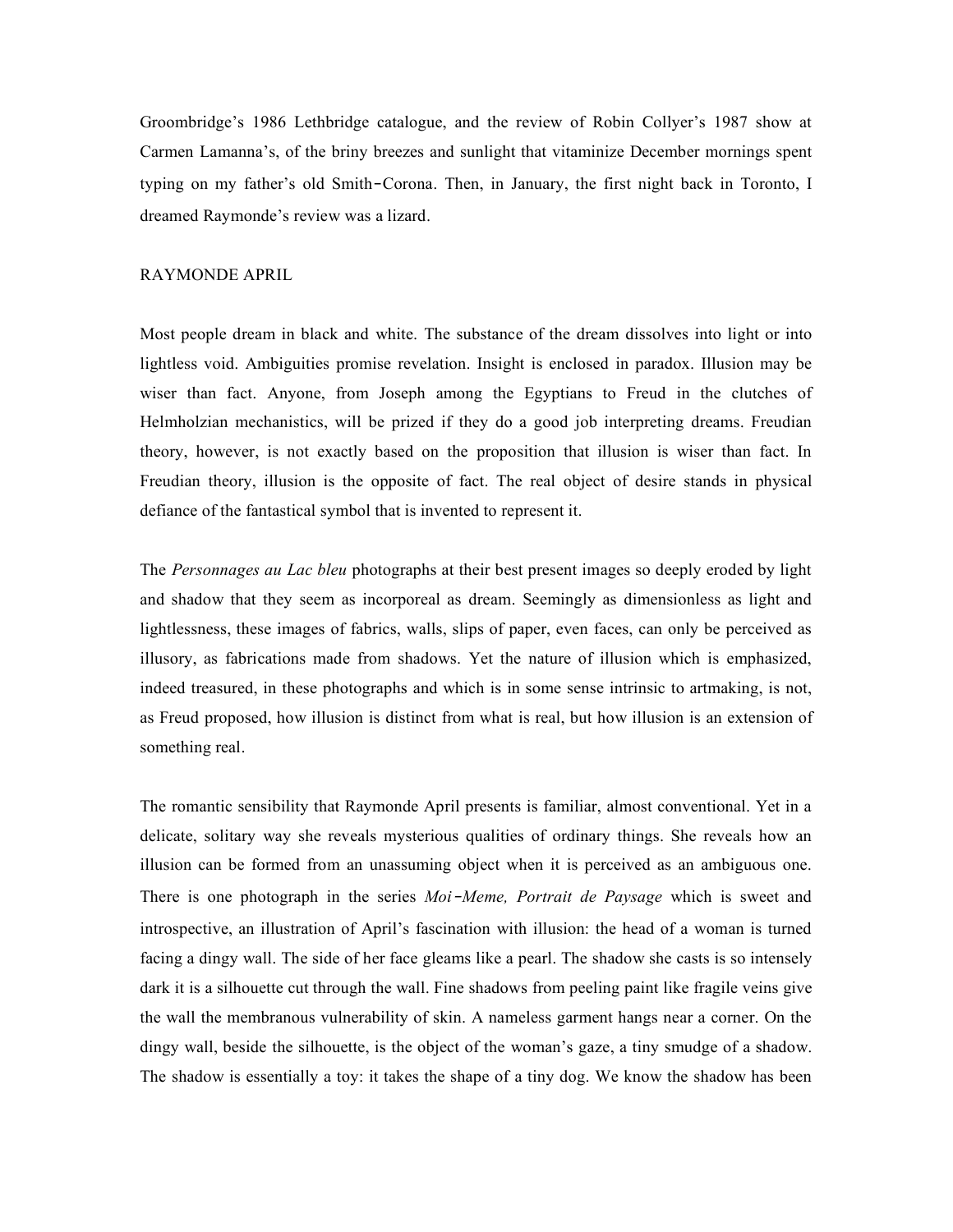cast by bits of paper or mundane objects, but the silly little shadow dog is so pert and magical that all it would take is a wish and it would scamper or wag its tail.

If, as in a psychoanalytically interpreted dream, the daffy little dog were taken as a symbol of something needed or longed for, whatever is unique in April's perceptiveness could be missed. This image, like several others, especially in the series *Miniatures*, has a certain casual authenticity that is like ordinary dreaming. What seems so valid is not that the petite pooch might be a fake animal that stands for something else, but that the artist is so at home with real shadows. The metaphorical potential of the experience this image symbolizes is evocative: "She is at home with shadows." This use of an illusion to symbolize that experience, not the use of a symbol as an ersatz (thing), is the source of the authenticity of these photographic works.

However, none of the photographs taken individually are a brilliant embodiment of this, and April's playfulness results in a range of images whose only relation to each other at times is their characteristically humble romanticism. The comfort with venerable objects and subjects of romanticism — antiques, the Orient, sensual surfaces — is the central problem of the work because it can be taken as a refuge in the past, a timidity, a withdrawal, as if the present offered no metaphors with which to work. But even in this there is an aspect of April's work that is unique, though cluttered and understated — she transforms rather sordid little details into exotic scenarios. She does so not by hiding the wrinkles, cracks and mustiness, but by illuminating them.

For example, in the series *Miniatures*, there is a photograph of a person in a heavy overcoat, back toward the camera, facing the shadow he or she casts on an empty wall. On the other wall, an electrical fixture sags. The details of each of these subjects — the person, the shadow, the fixture — have not been glamourized into sentimental flawlessness. The overcoat is frayed, hanging clumsily from the shoulders. The shadow does not presume to cover the crumbling surface of the wall. The fixture is delapidated. But the light in the room calls illusion into being — the person's head is so darkly a shadow, it loses its dimensions and looks like a hole in the wall. The shadow unfolds on the wall as if it might be a cape more comfy than the overcoat. The light, which becomes a metaphor of April's imagination, deliberately seeks illusions in the most prosaic situations.